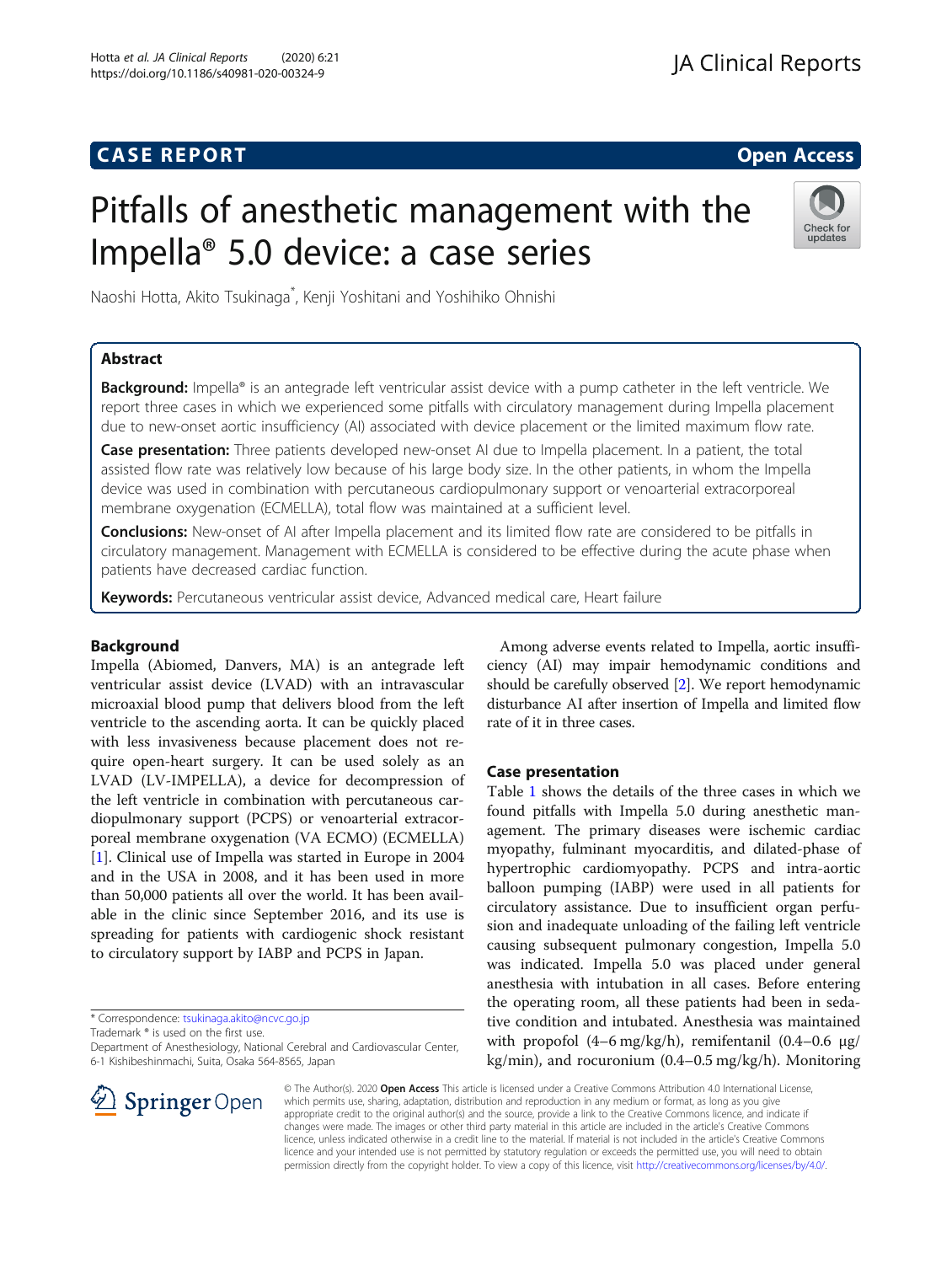<span id="page-1-0"></span>

|             |                    |                |                                          | Table 1. Circulatory parameters of the four patients             |                                                                                                                                                                                                                                                                                                |                                                                                                                 |                    |                                                       |                                                                                                 |                                            |                                                                      |                                                                                                                                                                                                                                                                                                                                                                                                                                   |                                                |                                                                 |                                                      |                     |
|-------------|--------------------|----------------|------------------------------------------|------------------------------------------------------------------|------------------------------------------------------------------------------------------------------------------------------------------------------------------------------------------------------------------------------------------------------------------------------------------------|-----------------------------------------------------------------------------------------------------------------|--------------------|-------------------------------------------------------|-------------------------------------------------------------------------------------------------|--------------------------------------------|----------------------------------------------------------------------|-----------------------------------------------------------------------------------------------------------------------------------------------------------------------------------------------------------------------------------------------------------------------------------------------------------------------------------------------------------------------------------------------------------------------------------|------------------------------------------------|-----------------------------------------------------------------|------------------------------------------------------|---------------------|
| Patient Age | /sex               | BSA            | (years) (m <sup>2</sup> ) diseasé EF (%) |                                                                  | concomitant<br>Primary Preoperative Preoperative<br>VAD                                                                                                                                                                                                                                        | operating<br>cessation<br>arrival in<br>(mmHg)<br>of IABP)<br>1000m<br>upon<br>(after<br>PAP<br>the<br>Š<br>ABP | Approach<br>vessel | Assisted<br>rate $(L)$<br>min <sup>-1</sup> )<br>flow | pulmonary<br>and CCI (L/ $min/m^2$ )<br>monitored<br>with<br>catheter<br>(L/min)<br>artery<br>g | Postoperative<br>concomitant<br><b>JAD</b> | rate* <sup>1</sup><br>(U)<br>Total<br>Total<br>flow<br>Total<br>flow | Inotropic agent<br>vasoconstrictor<br>dose* <sup>2</sup> (µg/kg/<br>min<br>and                                                                                                                                                                                                                                                                                                                                                    | oxygen<br>saturation<br>venous<br>Mixed<br>(8) | postoperative<br>(mmHq)<br>$CVP$ on<br>$1$ $\phi$<br>PAP<br>ABP | placement<br>Duration<br>of Impella<br>(days)<br>5.0 | Outcome             |
|             | $\frac{8}{5}$<br>⋝ |                | $\leq$                                   |                                                                  | PCPS<br><b>IABP</b>                                                                                                                                                                                                                                                                            | 94/58 (67)<br>32/19 (35)                                                                                        | RSCA               | p <sub>-9</sub><br>5.0                                | 2.0                                                                                             | None                                       | 3.5                                                                  | DOA 6<br>DOB 6<br>NAD 0.3                                                                                                                                                                                                                                                                                                                                                                                                         | 65%                                            | 44/26 (28)<br>64/59 (61)                                        | $\infty$                                             | Implantable<br>LVAD |
|             | 43                 | $\frac{15}{1}$ | FMC                                      | $5 - 10$                                                         | PCPS<br><b>IABP</b>                                                                                                                                                                                                                                                                            | 71/66 (66)<br>28/24 (26)                                                                                        | AsAo               | P-9<br>45                                             | $\overline{21}$                                                                                 | $2.2$ L/min<br>PCPS                        | 53<br>35                                                             | DOA 3<br>DOB 6                                                                                                                                                                                                                                                                                                                                                                                                                    | 86%                                            | 86/74 (77)<br>19/11 (14)<br>10                                  | $\overline{1}$                                       | mplantable<br>LVAD  |
| Z           | 54<br>Σ            | $\frac{8}{1}$  | dHCM 10-15                               |                                                                  | PCPS<br><b>IABP</b>                                                                                                                                                                                                                                                                            | 70/52 (63)<br>42/28 (31)<br>$\overline{2}$                                                                      | RSCA               | P-9<br>4.8                                            | 3.7                                                                                             | $2.1$ L/min<br>PCPS                        | 5.8<br>3.2                                                           | DOA 3<br>NAD 0.1                                                                                                                                                                                                                                                                                                                                                                                                                  | 70%                                            | 82/78 (79)<br>47/24 (33)<br>$\overline{\mathbf{C}}$             | 27                                                   | Implantable<br>LVAD |
|             |                    |                |                                          | * <sup>2</sup> Maintenance dose after leaving the operating room | *Total flow rate is based on the sum of CCO determined with the thermodilution technique using the pulmonary artery catheter and PCPS flow rate<br>aorta, CCO continuous cardiac output, CCI continuous cardiac index, AI aortic insufficiency, DOA dopamine, DOB dobutamine, MA noradrenaline |                                                                                                                 |                    |                                                       |                                                                                                 |                                            |                                                                      | ABP intra-aortic balloon pumping, ECMO extracorporeal membrane oxygenation, ABP arterial bood pressure, PAP pulmonary arterial pressure, CVP central venous pressure, RSCA right subclavian artery, AsAo ascending<br>ICM ischemic cardiomyopathy, AMI acute myocardial infarction, FMC fulminant myocarditis, dHCM dilated phase of hypertrophic cardiomyopathy, BSA body mass index, PCPS percutaneous cardiopulmonary support, |                                                |                                                                 |                                                      |                     |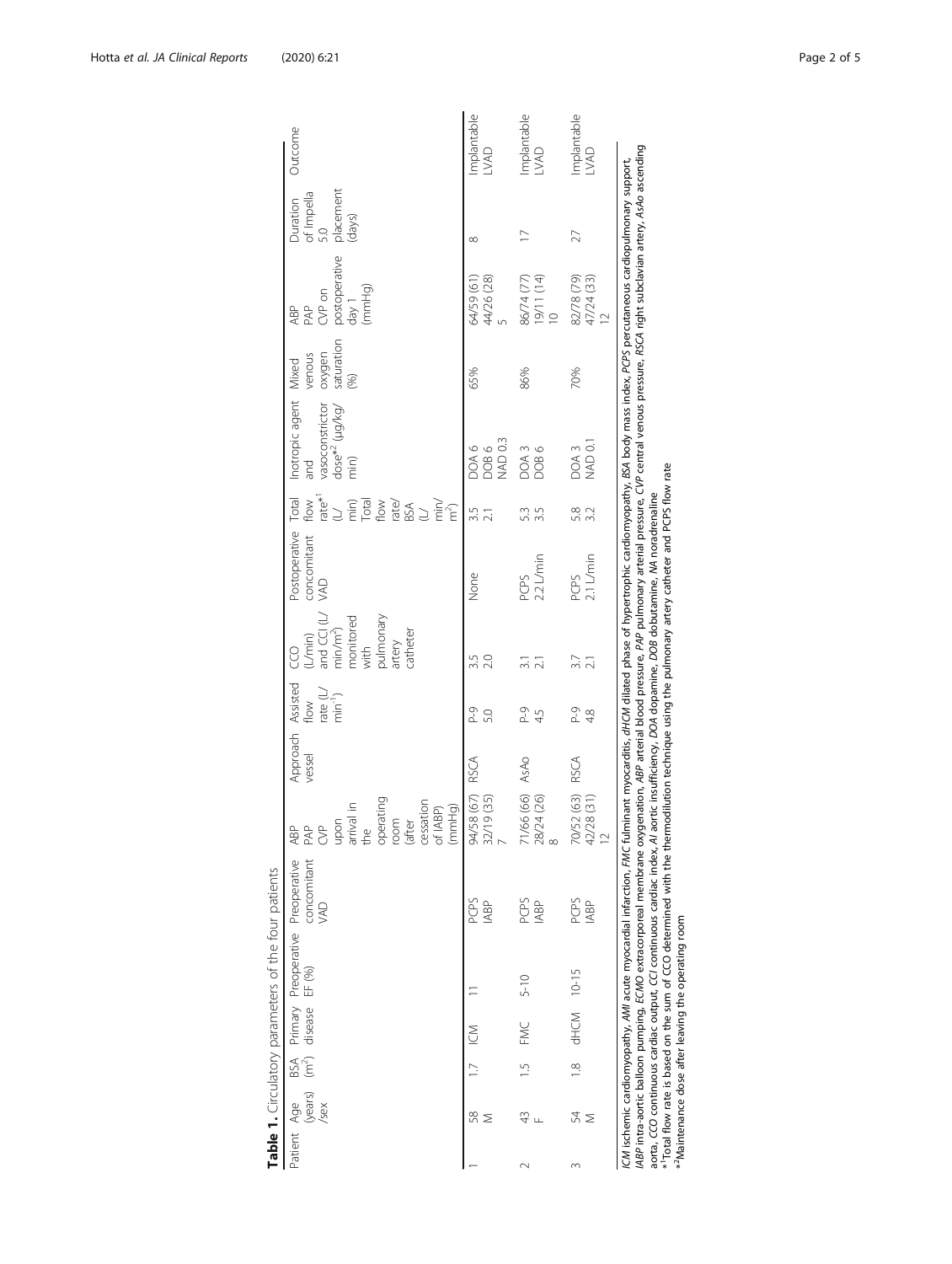included electrocardiography, pulse oximetry, and transesophageal echocardiography. Data from an intra-arterial line, central venous catheter, and pulmonary artery catheter were also monitored. Under careful monitoring of hemodynamic conditions, IABP was ceased, and the catheter was withdrawn, followed by insertion of Impella 5.0 via subclavian artery. Patient 1 was switched from PCPS and IABP to LV-IMPELLA, and patients 2 and 3 were switched to ECMELLA with remaining PCPS. In three cases, the flow rate of Impella was not enough for viscera. Patients 2 and 3 required PCPS, but not patient 1. Then they weaned from PCPS within several days and switched to LV-IMPELLA.

#### New-onset aortic insufficiency due to Impella 5.0 placement

All patients developed new-onset aortic insufficiency and decreased flow rate after placement of Impella. In Patient 1, expected flow displayed on the Impella controller was 5.0 L/min with the maximum assistance level with Impella; however, continuous cardiac output (CCO) determined with the thermodilution technique using a pulmonary artery catheter was 3.5 L/min. TEE revealed newly developed AI after placement of Impella (Fig. [1a](#page-3-0), b), suggesting that the decreased cardiac output by 1.5 L/min would correspond to the volume of AI. We suspected that AI was caused by incomplete leaflet coaptation resulting from non-perpendicular placement of Impella to the aortic valve. However, severity of AI was not decreased after adjusting its direction. Similarly, in patients 2 and 3, CCO was over 1 L/min lower than the expected flow displayed on the Impella controller, suggesting aortic insufficiency.

#### Limited flow rate of the Impella 5.0 device

As shown in Table [1](#page-1-0), the dose of noradrenaline was increased in all patients when they experienced a decrease in total assisted flow rate calculated as the sum of CCO and the flow of PCPS. In particular, the dose of noradrenaline in patient 1 was as high as 0.3 μg/kg/min.

In patient 1, pulse pressure was not observed due to an extremely low left ventricular ejection fraction (LVEF, 11%) even with the assisted flow of 5.0 L/min (maximum assistance level) with Impella. Furthermore, due to large body surface area (BSA,  $1.7 \text{ m}^2$ ) and new-onset aortic insufficiency, continuous cardiac index (CCI) remained at  $2.0$  L/min/m<sup>2</sup>, which was near the lower limit of normal. Large dose of noradrenaline (0.3 μg/kg/min) was required to maintain systemic blood pressure.

In patients 2 and 3, CCI remained at  $2.1 \text{ L/min/m}^2$ , which was near the lower limit of normal, even though the Impella 5.0 assistance level was set to a maximum of P9. However, total flow rate was sufficient for organ perfusion from the point of absolute flow rate (5.3 L and 5.8 L) and flow rate corrected for body surface area (3.5  $L/min/m2$  and  $3.2 L/min/m2$ ) in patients 2 and 3, respectively, because the Impella 5.0 device was used in combination with PCPS as ECMELLA during the acute phase. Therefore, these patients did not require a dose of vasoconstrictors as high as in patient 1.

#### **Discussion**

Impella 5.0 is an innovative ventricular assist device that can be placed in the heart quickly and with less invasiveness, but our experiences suggested that new-onset AI associated with placement of Impella and its limited flow rate could be pitfalls in circulatory management.

#### New-onset aortic insufficiency

All three patients developed new-onset AI after Impella insertion. While a previous case report described a case of AI associated with aortic valve injury due to Impella insertion that persisted after removal [\[3](#page-4-0)], AI disappeared after removal of Impella, suggesting that the direct cause of AI was incomplete leaflet coaptation associated with mechanical compression by the cannula of Impella, rather than aortic valve injury in our cases.

Normal quantitative evaluation of AI during the use of a ventricular assist device may lead to underestimation because AI volume varies based on the duration of aortic valve closing. In some cases, AI may occur during the whole cardiac cycle [\[4](#page-4-0)]. In some patients without concomitant use of PCPS, such as patient 1, Impella placement may have a larger impact on hemodynamics. Therefore, we argue that AI should be considered in the differential diagnosis when a patient presents with low organ perfusion after Impella placement. In addition, when AI is visualized, artifacts associated with the Impella device also need to be taken into account [\[5](#page-4-0)]. For Patient 1, precise identification of AI by TEE was difficult because of reverberation artifacts associated with axial blood flow inside of Impella (Fig. [1](#page-3-0)a). It was clearly identified on the deep transgastric view (Fig. [1](#page-3-0)b), suggesting the requirement of careful observation for making a precise diagnosis.

#### Limited flow rate of the Impella 5.0 device

In patient 1, for whom the Impella 5.0 device was used as LV-IMPELLA, the flow rate decreased both absolutely and relatively because new-onset AI and no spontaneous cardiac output passing through the aortic valve were observed during the whole cardiac cycle, including the diastolic and systolic phases, and organ perfusion decreased. A previous study also reported that LV-IMPELLA led to insufficient organ perfusion due to its limited flow rate including renal failure and liver failure [[6\]](#page-4-0). Other LVADs with higher flow rates can compensate for reduced organ perfusion due to AI [[7\]](#page-4-0), and the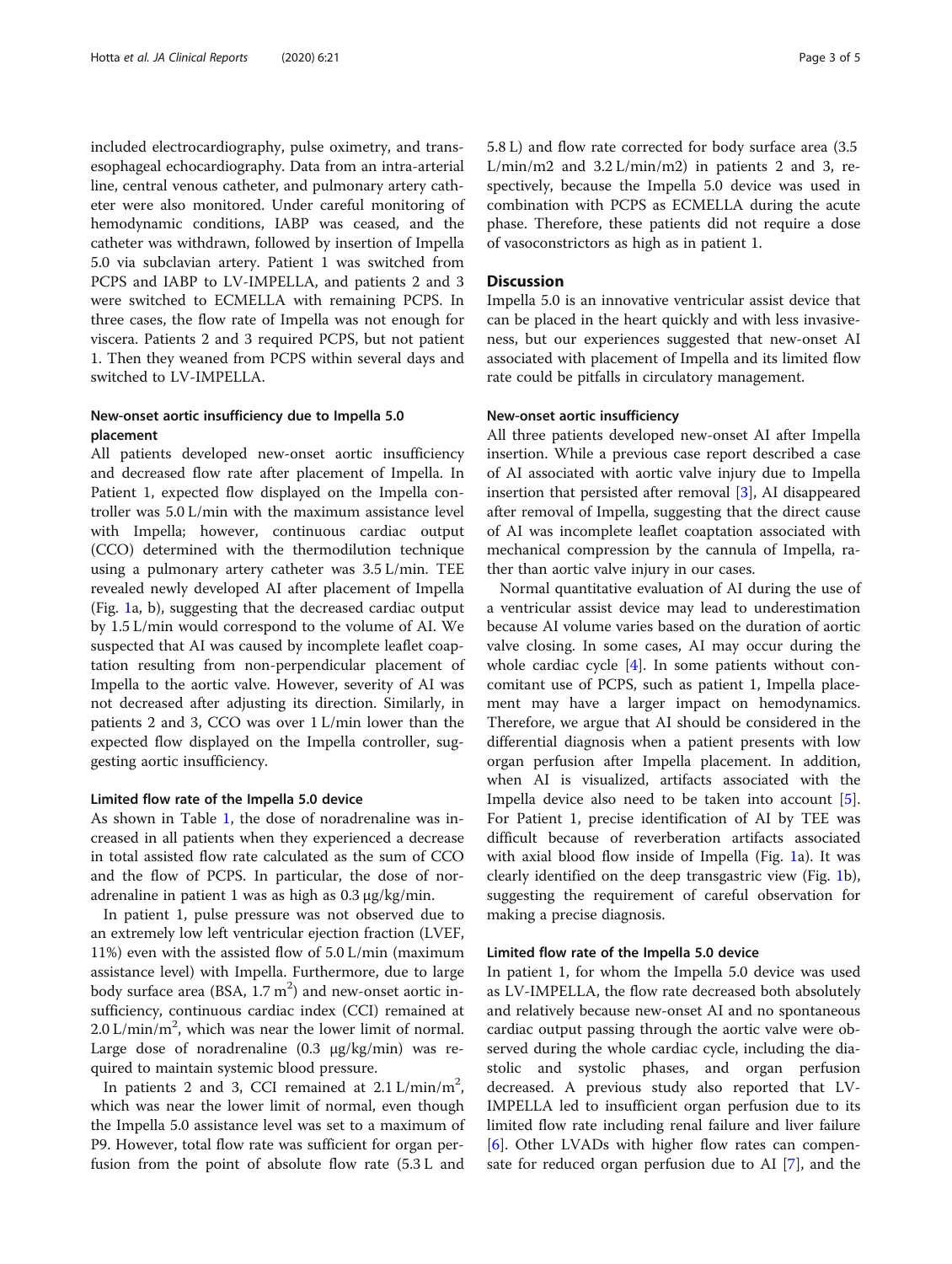<span id="page-3-0"></span>

associated with axial blood flow inside of Impella. **b** Deep transgastric view of transesophageal echocardiography. Red arrow indicates regurgitation jet in the left ventricle due to aortic insufficiency. It was clearly identified without artifacts on this view

BSA was relatively large. LV-IMPELLA may lead to insufficient organ perfusion in patients with LVEF that is too low to obtain spontaneous cardiac output. The impact of AI on hemodynamics becomes more significant because the maximum flow rate of the Impella 5.0 device is only 5.0 L/min and in patients with large BSA.

In patient 1, we could obtain flow rates that did not cause signs of circulatory failure such as increased lactate levels and decreased mixed venous oxygen saturation, but these flow rates were insufficient for maintaining normal blood pressure under anesthesia when systemic vascular resistance decreased. Therefore, with the use of the

Impella 5.0 device, high-dose vasoconstrictor use is considered mandatory in some cases, as was the case with patient 1.

In patients 2 and 3, the Impella 5.0-assisted flow rate decreased because of new-onset AI. However, ECMELLA augmented the total flow rate and led to maintain arterial blood pressure and organ perfusion. Therefore, only a small dose of vasoconstrictors (or none at all) was required to maintain systemic blood pressure. In a previous case study, a patient in the acute phase of fulminant myocarditis with progressive organ failure during LV-IMPELLA use improved organ function after